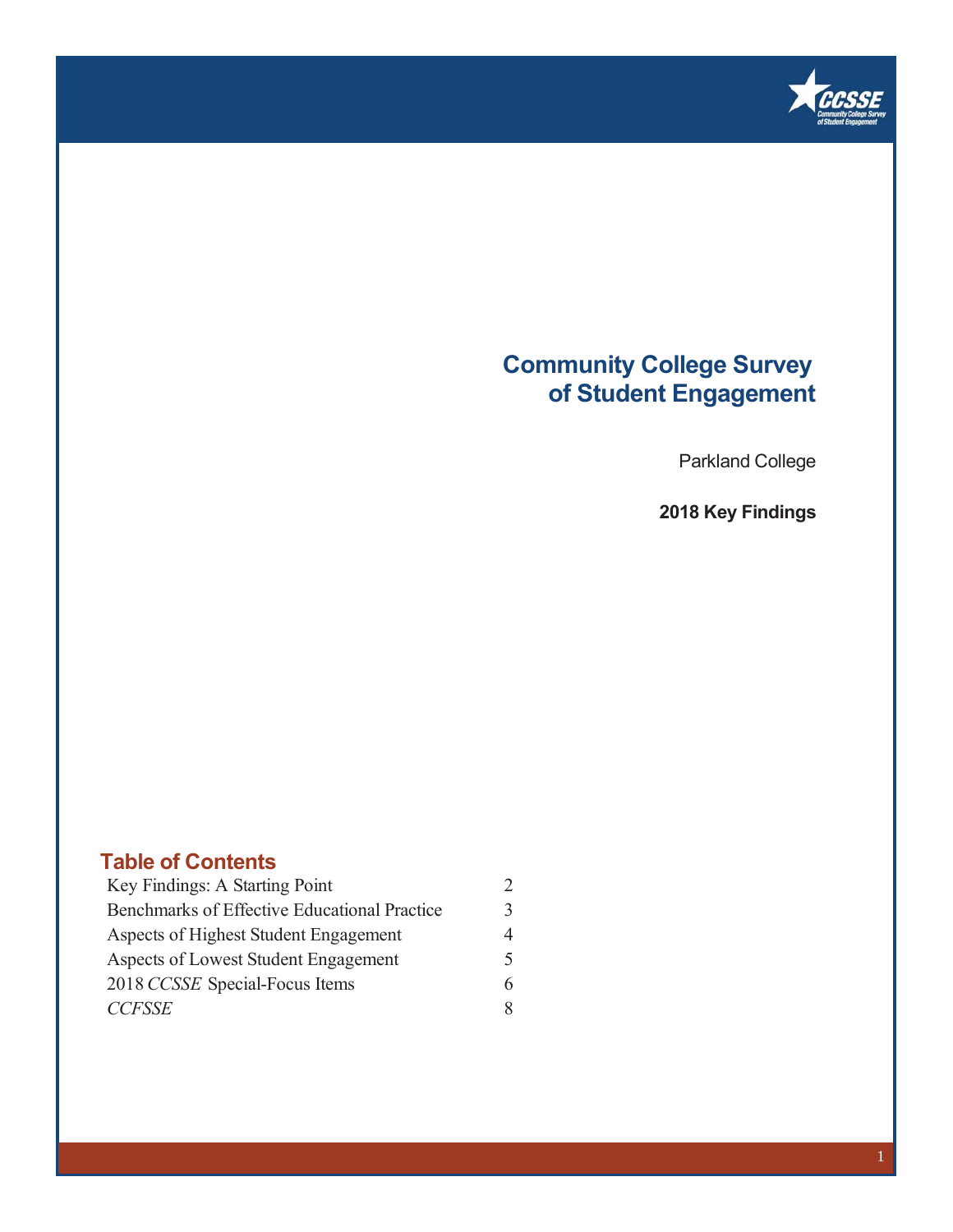

## Key Findings: A Starting Point

The Key Findings report provides an entry point for reviewing results from your administration of the 2018 Community College Survey of Student Engagement (*CCSSE*). The report provides college-specific data in an easy-to-share format including benchmark comparisons between the college, top-performing colleges, and the *CCSSE* cohort. It also highlights aspects of highest and lowest student engagement at the college, as well as results from five *CCSSE* special-focus items. Select faculty survey data are also highlighted.

Colleges participating in *CCSSE* 2018 received a survey instrument that was refreshed starting with the 2017 administration. Most of the items on the survey did not change at all, and the majority of those items that were revised underwent only minor adjustments to wording or response categories. Items that were no longer providing relevant data (e.g., outdated technology items) were eliminated, and the updated instrument includes several high-impact practices items that were not previously on the core survey. The refreshed survey also includes items about library and active military/veteran services, as well as new demographic items about active military/veteran and college athlete status.

This year, reporting is based on a two-year cohort; 2019 reporting will use the standard three-year cohort of participating colleges in survey analyses.

### **Academic Mindset**

In each annual administration, the Center for Community College Student Engagement (the Center) has included special-focus items on *CCSSE* to allow participating colleges and national researchers to delve more deeply into student experiences and areas of institutional performance of greatest interest to the field. Five items designed to elicit information about academic mindset among community college students were added to the 2018 *CCSSE* administration. The results of these findings are on pages 6–7 of this report.

### **Benchmark Overview by Enrollment Status**

Figure 1 below represents your institution's *CCSSE* benchmark scores by student enrollment status.

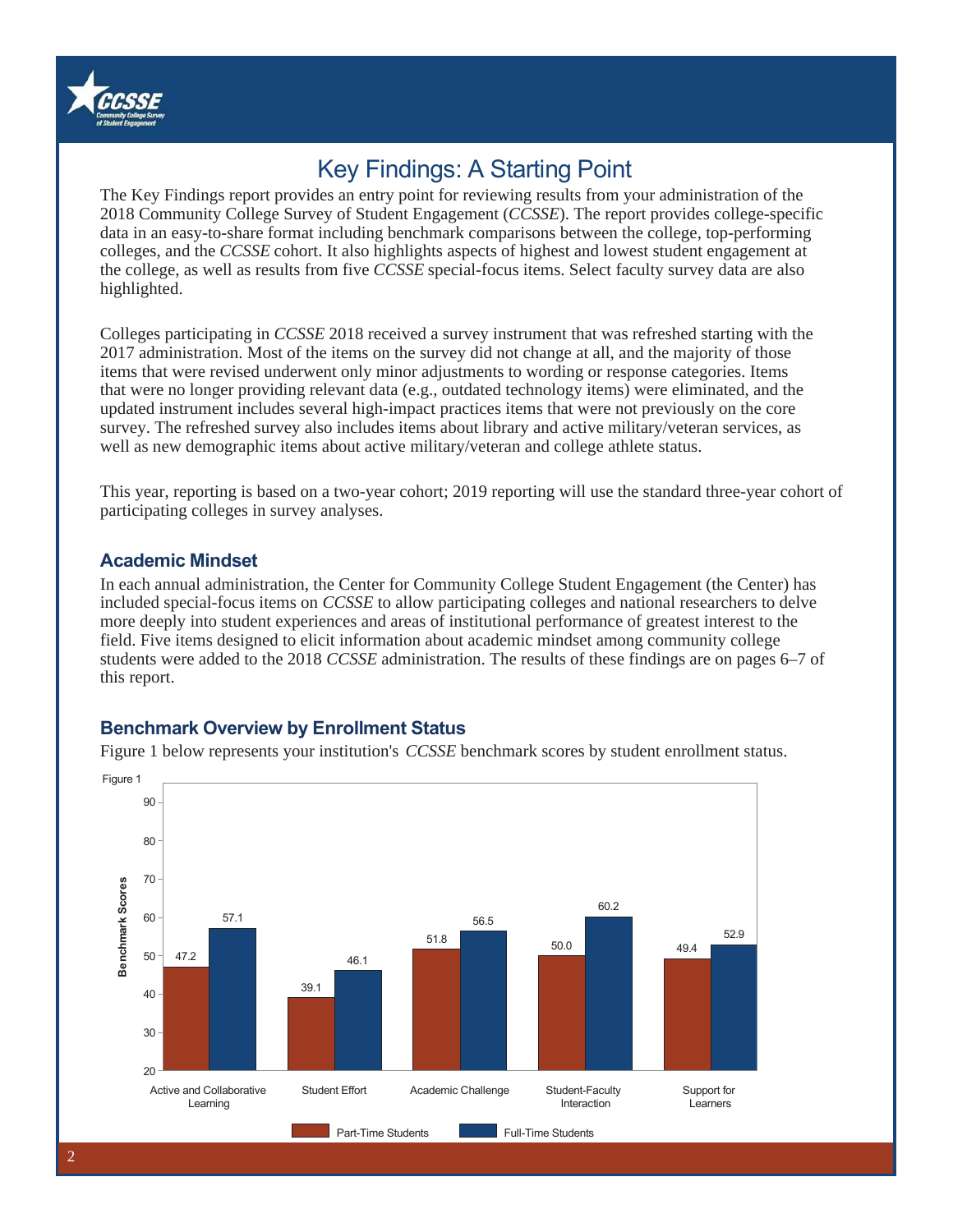

## Benchmarks of Effective Educational Practice

The *CCSSE* benchmarks are groups of conceptually related survey items that address key areas of student engagement. The five benchmarks denote areas that educational research has shown to be important to students' college experiences and educational outcomes. Therefore, they provide colleges with a useful starting point for looking at institutional results and allow colleges to gauge and monitor their performance in areas that are central to their work. In addition, participating colleges have the opportunity to make appropriate and useful comparisons between their performance and that of groups of other colleges.

Performing as well as the national average or a peer-group average may be a reasonable initial aspiration, but it is important to recognize that these averages are sometimes unacceptably low. Aspiring to match and then exceed high-performance targets is the stronger strategy.

Community colleges can differ dramatically on such factors as size, location, resources, enrollment patterns, and student characteristics. It is important to take these differences into account when interpreting benchmark scores—especially when making institutional comparisons. The Center has adopted the policy "ResponsibleUses of Center Data," available at  **www.cccse.org**.

The current two-year cohort for the refreshed *CCSSE* is referred to as the 2018 *CCSSE* Cohort (2017–2018) throughout all reports.

### *CCSSE* Benchmarks

#### ★ Active and Collaborative Learning

Students learn more when they are actively involved in their education and have opportunities to think about and apply what they are learning in different settings. Through collaborating with others to solve problems or master challenging content, students develop valuable skills that prepare them to deal with real-life situations and problems.

#### ഏ **Student Effort**

Students' own behaviors contribute significantly to their learning and the likelihood that they will successfully attain their educational goals.

#### ഏ **Academic Challenge**

Challenging intellectual and creative work is central to student learning and collegiate quality. These survey items address the nature and amount of assigned academic work, the complexity of cognitive tasks presented to students, and the rigor of examinations used to evaluate student performance.

#### **★ Student-Faculty Interaction**

In general, the more contact students have with their teachers, the more likely they are to learn effectively and to persist toward achievement of their educational goals. Through such interactions, faculty members become role models, mentors, and guides for continuous, lifelong learning.

#### ഏ **Support for Learners**

Students perform better and are more satisfied at colleges that provide important support services, cultivate positive relationships among groups on campus, and demonstrate commitment to their success.

For further information about *CCSSE* benchmarks, please visit **www.cccse.org** .



\*Top-Performing colleges are those that scored in the top 10 percent of the cohort by benchmark.

Notes: Benchmark scores are standardized to have a mean of 50 and a standard deviation of 25 across all respondents. For further information about how benchmarks are computed, please visit **www.cccse.org**.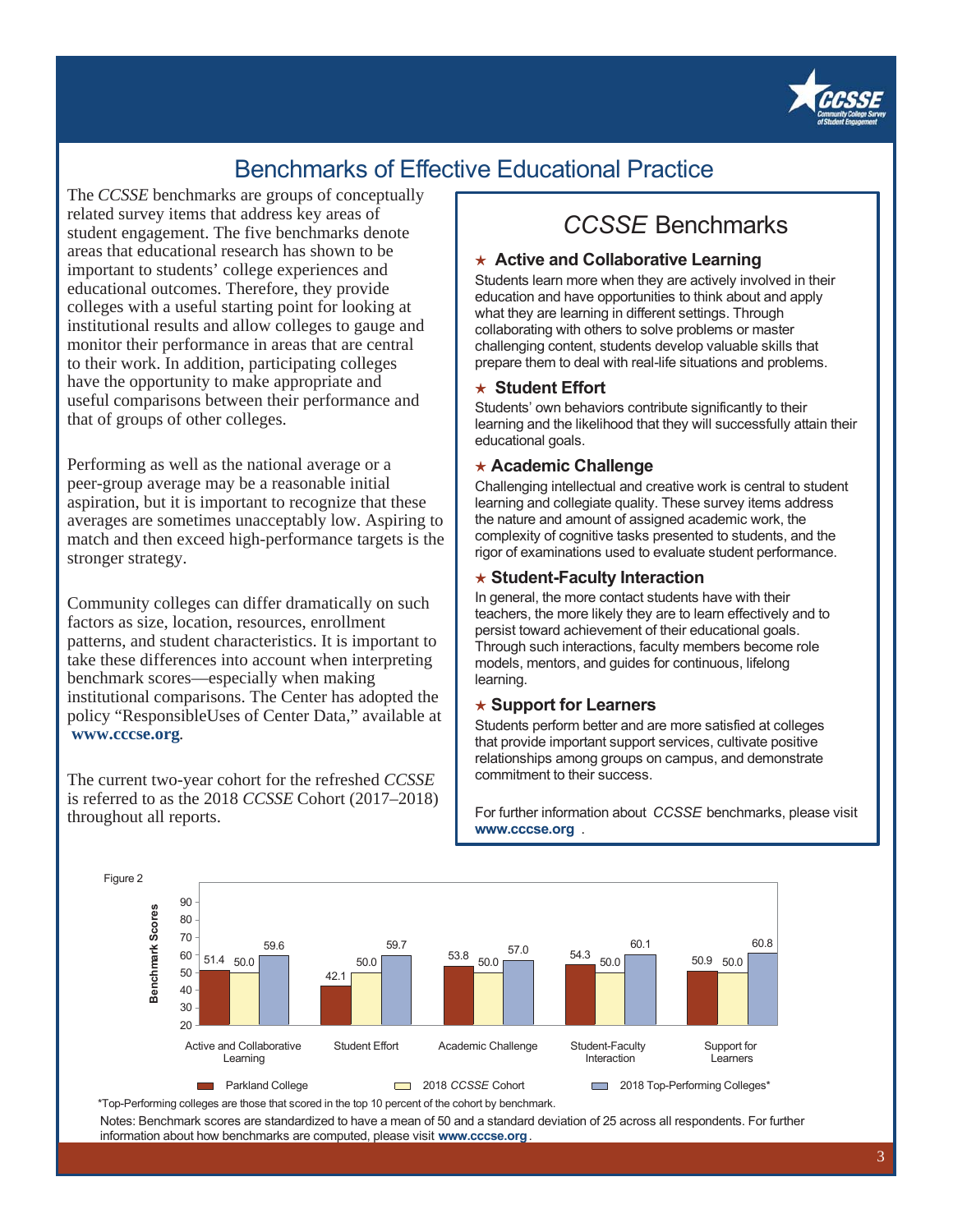

# Aspects of Highest Student Engagement

Benchmark scores provide a manageable starting point for reviewing and understanding *CCSSE* data. One way to dig more deeply into the benchmark scores is to analyze those items that contribute to the overall benchmark score. This section features the five items across all benchmarks (excluding those for which means are not calculated) on which the college scored highest and the five items on which the college scored lowest relative to the 2018 *CCSSE* Cohort.

The items highlighted on pages 4 and 5 reflect the largest differences in mean scores between the institution and the 2018 *CCSSE* Cohort. While examining these data, keep in mind that the selected items may not be those that are most closely aligned with the college's goals; thus, it is important to review all institutional reports on the *CCSSE* online reporting system at **www.cccse.org**.

Figure 3 displays the aggregated frequencies for the items on which the college performed most favorably relative to the 2018 *CCSSE* Cohort. For instance, 30.1% of Parkland College students, compared with 26.6% of other students in the cohort, responded *often* or *very often* on item 4g. It is important to note that some colleges' highest mean scores might be lower than the cohort mean.



#### **Notes**

For Item(s) 4 (except 4e), *often* and *very often* responses are combined.

For Item(s) 5, *quite a bit* and *very much* responses are combined.

For Item(s) 9, *quite a bit* and *very much* responses are combined.

For Item 10a, *11–20*, *21–30*, and *more than 30* responses are combined.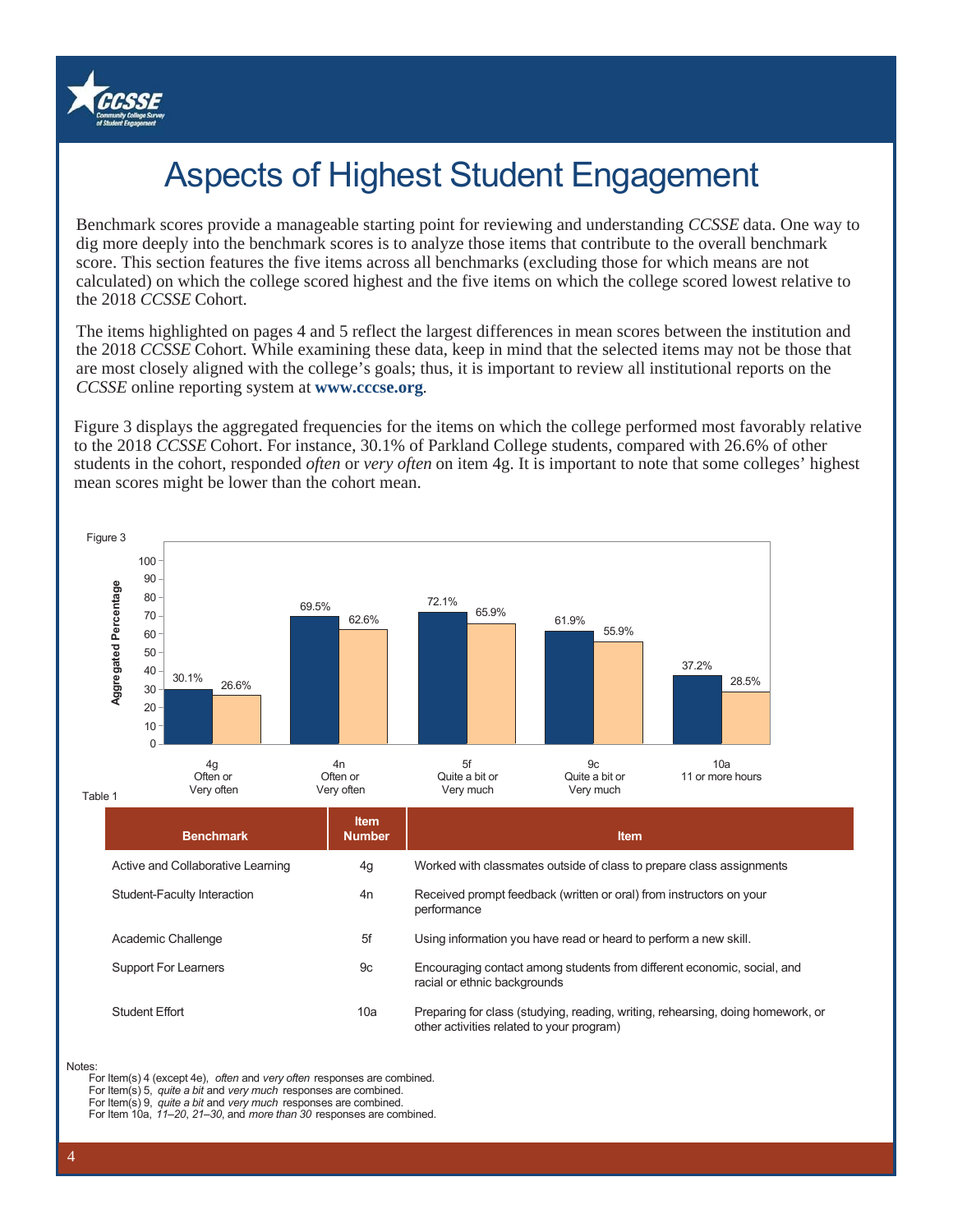

## Aspects of Lowest Student Engagement

Figure 4 displays the aggregated frequencies for the items on which the college performed least favorably relative to the 2018 *CCSSE* Cohort. For instance, 19.2% of Parkland College students, compared with 20.6% of other students in the cohort, responded *5–10*, *11–20*, or *more than 20* on item 6b. It is important to note that some colleges' lowest mean scores might be higher than the cohort mean.



Table 2

| <b>Benchmark</b>            | <b>Item</b><br><b>Number</b> | <b>Item</b>                                     |
|-----------------------------|------------------------------|-------------------------------------------------|
| <b>Student Effort</b>       | 6 <sub>b</sub>               | Number of books read on your own (not assigned) |
| <b>Support For Learners</b> | 12.1 <sub>b</sub>            | Frequency: Career counseling                    |
| <b>Student Effort</b>       | 12.1 <sub>d</sub>            | Frequency: Peer or other tutoring               |
| Student Effort              | 12.1e                        | Frequency: Skill labs (writing, math, etc.)     |
| <b>Student Effort</b>       | 12.1h                        | Frequency: Computer lab                         |

Notes:

For Item(s) 6, *5–10*, *11–20*, and *more than 20* responses are combined.

For Item(s) 12.1a and 12.1b, *2–4 times* and *5 or more times* responses are combined because these services are typically used less frequently.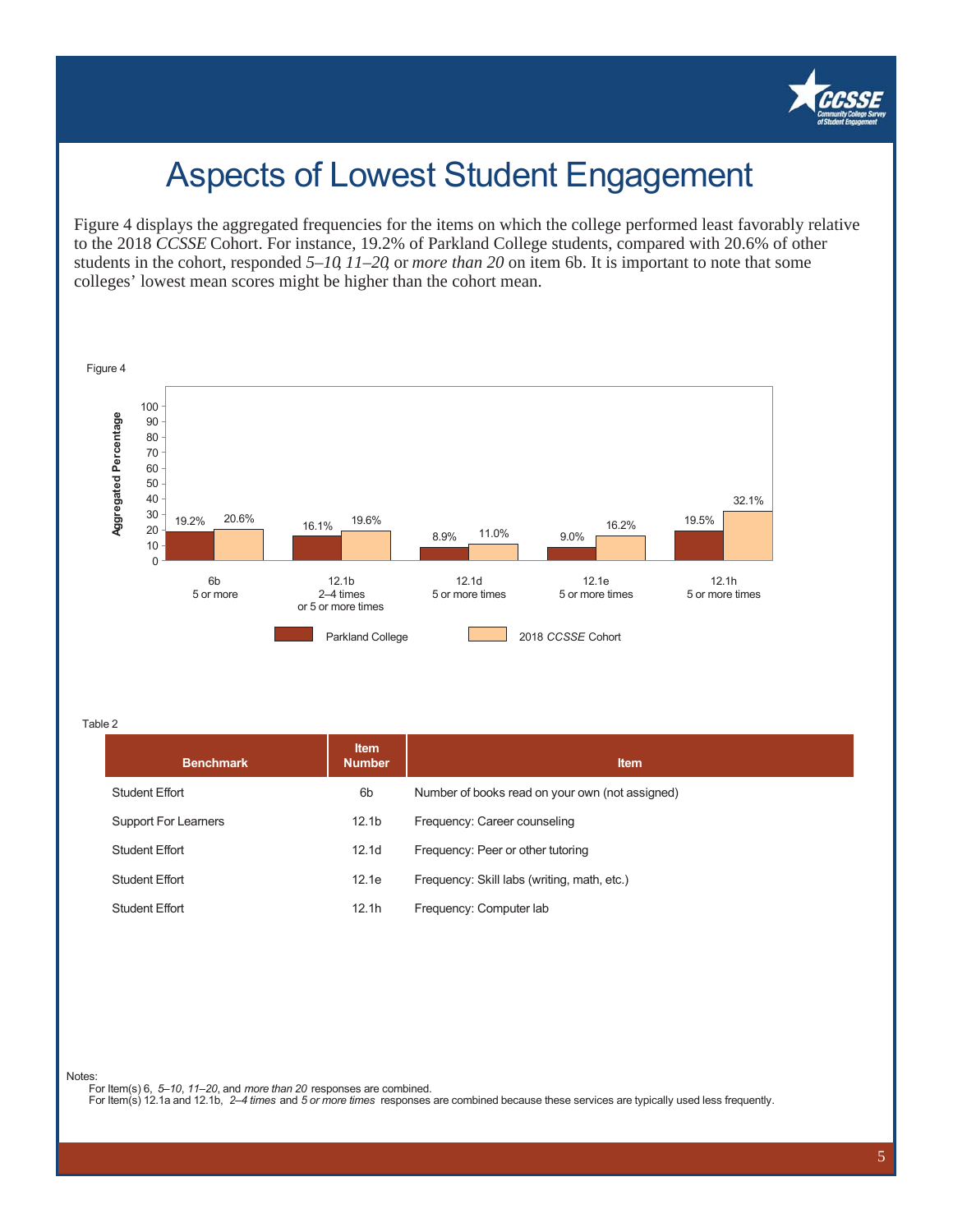

## 2018 *CCSSE* Special-Focus Items

'colleges and the field at large to further explore fundamental areas of student engagement. The 2018 special-focus items elicit new information around the topic of academic mindset, such as whether students feel The Center adds special-focus items to *CCSSE* each year to augment the core survey, helping participating welcome and respected at the college, whether they believe they can learn all of the material being presented in their courses, and whether they feel like they can change their intelligence by working hard on their studies. Frequency results from the first five special-focus items for your college and the 2018 *CCSSE* Academic Mindset item-set respondents are displayed across pages 6 and 7.

Figure 5: I feel welcome and respected at this college.



Figure 6: This college is preparing me for what I plan to do in life.



Academic Mindset Respondents (N=127,280)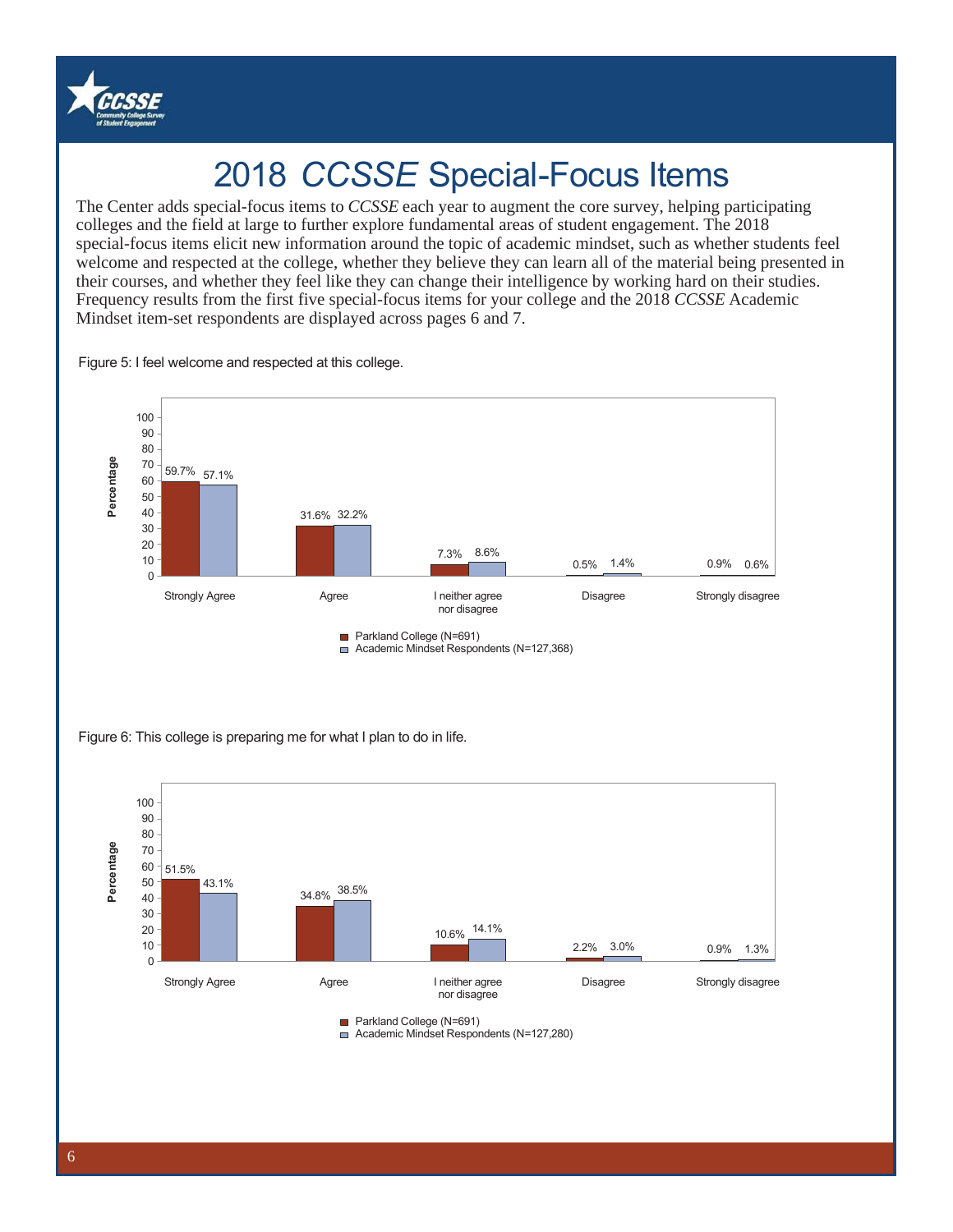





Figure 8: I have good relationships with others at this college.